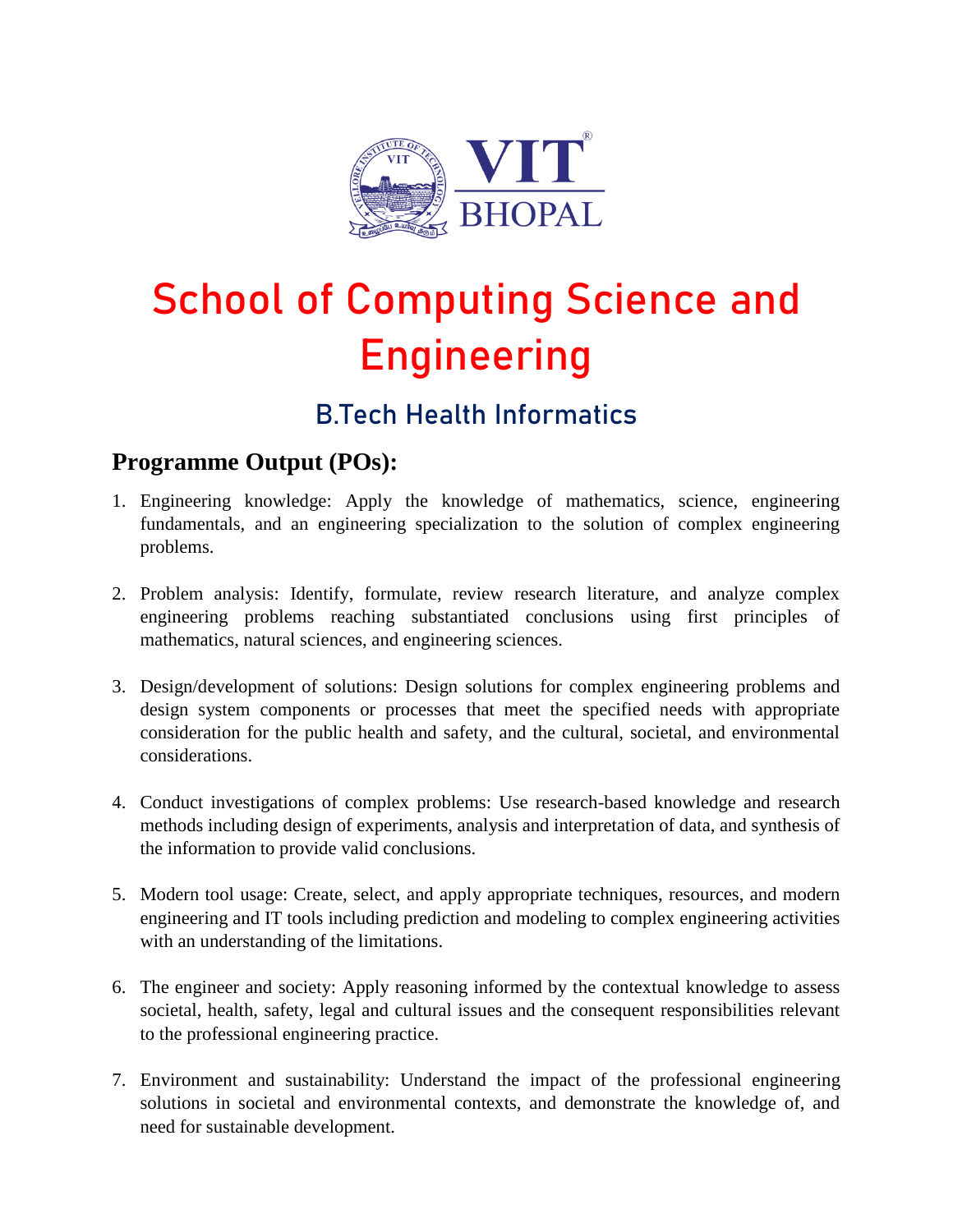- 8. Ethics: Apply ethical principles and commit to professional ethics and responsibilities and norms of the engineering practice.
- 9. Individual and teamwork: Function effectively as an individual, and as a member or leader in diverse teams, and in multidisciplinary settings.
- 10. Communication: Communicate effectively on complex engineering activities with the engineering community and with society at large, such as, being able to comprehend and write effective reports and design documentation, make effective presentations, and give and receive clear instructions.
- 11. Project management and finance: Demonstrate knowledge and understanding of the engineering and management principles and apply these to one's own work, as a member and leader in a team, to manage projects and in multidisciplinary environments.
- 12. Life-long learning: Recognize the need for, and have the preparation and ability to engage in independent and life-long learning in the broadest context of technological change.

#### **Programme Specific Outcomes (PSOs):**

**PSO1:** Apply engineering knowledge to find innovative solutions to address the needs of technology in healthcare domain.

**PSO2:** Understand the complex healthcare system of legal and regulatory compliance that improves the existing ecosystem in current medical technology.

**PSO3:** Apply core concepts of database design to facilitate in managing the large amounts of data produced and captured in the healthcare environment.

**PSO4:** Explore problems related to health informatics and provide valid experimental results through industry academia interface.

**PSO5:** Apply technology and the healthcare quality framework to meet the goals of the triple aim of improving the patient experience of care, improving the health of populations, and reducing the per capita cost of health care.